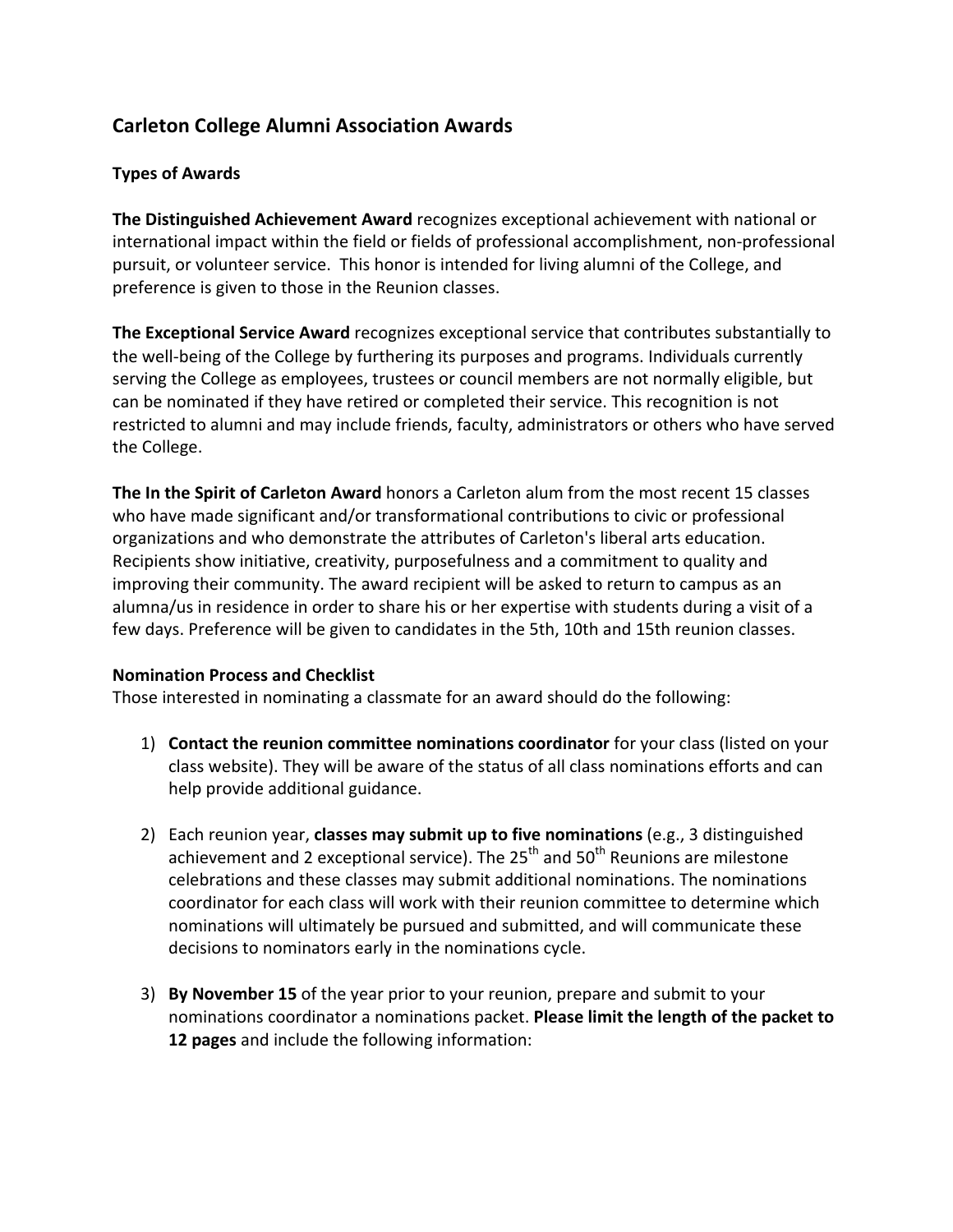## I. **Cover letter**

The letter should be addressed to the Alumni Council Awards and Nominations Committee and should include the following:

- Summary of your reasons for nominating your classmate
- List of special honors your nominee has received for his/her work.
- **Highlights** from a CV or resume that make the case for why your nominee's work or service is truly transformative to his/her field or why your nominee is exceptional in his/her service.
- Evidence that your nominee's accomplishments are a sustained activity, carried out over time.
- Your contact information (address, phone, email) and contact information for the nominee.

# **II.** Letters of support

*For Distinguished Achievement nominees:* Letters should:

- Come from colleagues in the same field (or from the community, if nomination is for community service)
- Indicate how your nominee compares to others within the same field
- Describe what makes your nominee's work outstanding and/or transformative in a national or international context.

*For Exceptional Service nominees:* Letters should:

- Indicate how your nominee's volunteer service has contributed substantially to the well-being of the College by furthering its purposes and programs.
- $\bullet$  Describe the impact, breadth and length of service.
- Include up to two letters of support from Carleton staff or faculty who have worked directly with your nominee and/or who can speak to your nominee's service in the context of Carleton's very engaged alumni population.

For In the Spirit of Carleton nominees (5th, 10th and 15th reunion classes only): Letters should:

- Indicate how your nominee has demonstrated the attributes of Carleton's liberal arts education through significant civic or professional contributions.
- Describe how nominee has exhibited initiative, creativity, purposefulness and a commitment to quality and improving your nominee's community.
- Indicate how your nominee's actions have had a significant and/or transformative impact

### **III.** Other supporting materials

Articles or web links should ONLY be provided if they directly and explicitly relate to the nominee's impact in their field. Publications, blogs, or other works may be referenced in the cover letter but *should not be included in their entirety.*